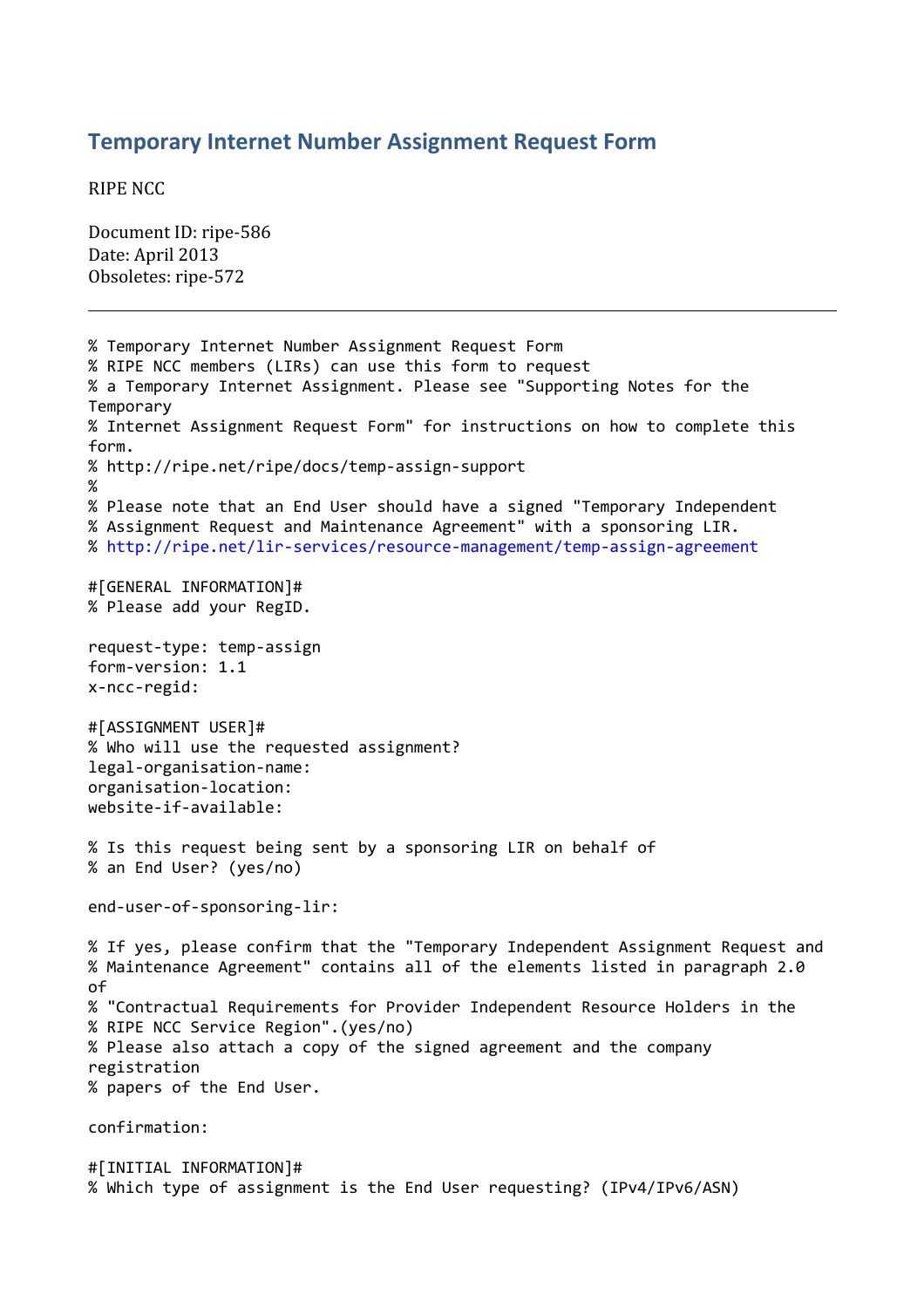type-of-assignment: % Why do you need this temporary assignment? why: % The End User should be aware that this resource will be for a specific time % period and will be automatically de-registered at the end of the approved % assignment period. % Please add more information on the purpose (Event/Research) and duration of this % request. purpose: website-if-available: % The date should be in the following format: yyyymmdd start-date: end-date: % The next three sections (IPv4, IPv6 and ASN) will give us an overview of the % detailed usage of the resources. Please fill in only the relevant % sections as per the resource being requested and remove the sections that are not % applicable. #[IPv4 section]# % % Why is PI address space required rather than PA address space? why-pi-v4: % Is the End User requesting extra address space for routing and/or % administrative reasons? If yes, explain why. why-routing-v4: % Please confirm if the End User is aware of the consequences and disadvantages % of PI address space? (yes/no) % For details, you can refer to section 8.0 "PA vs. PI Address Space" of the IPv4 % Address Allocation and Assignment Policies. confirmation-v4: % ADDRESSING PLAN % How will the End User use this IPv4 address space? % % Subnet Immediate Intermediate Entire Purpose % size (/nn) Requirement Requirement Period subnet: subnet: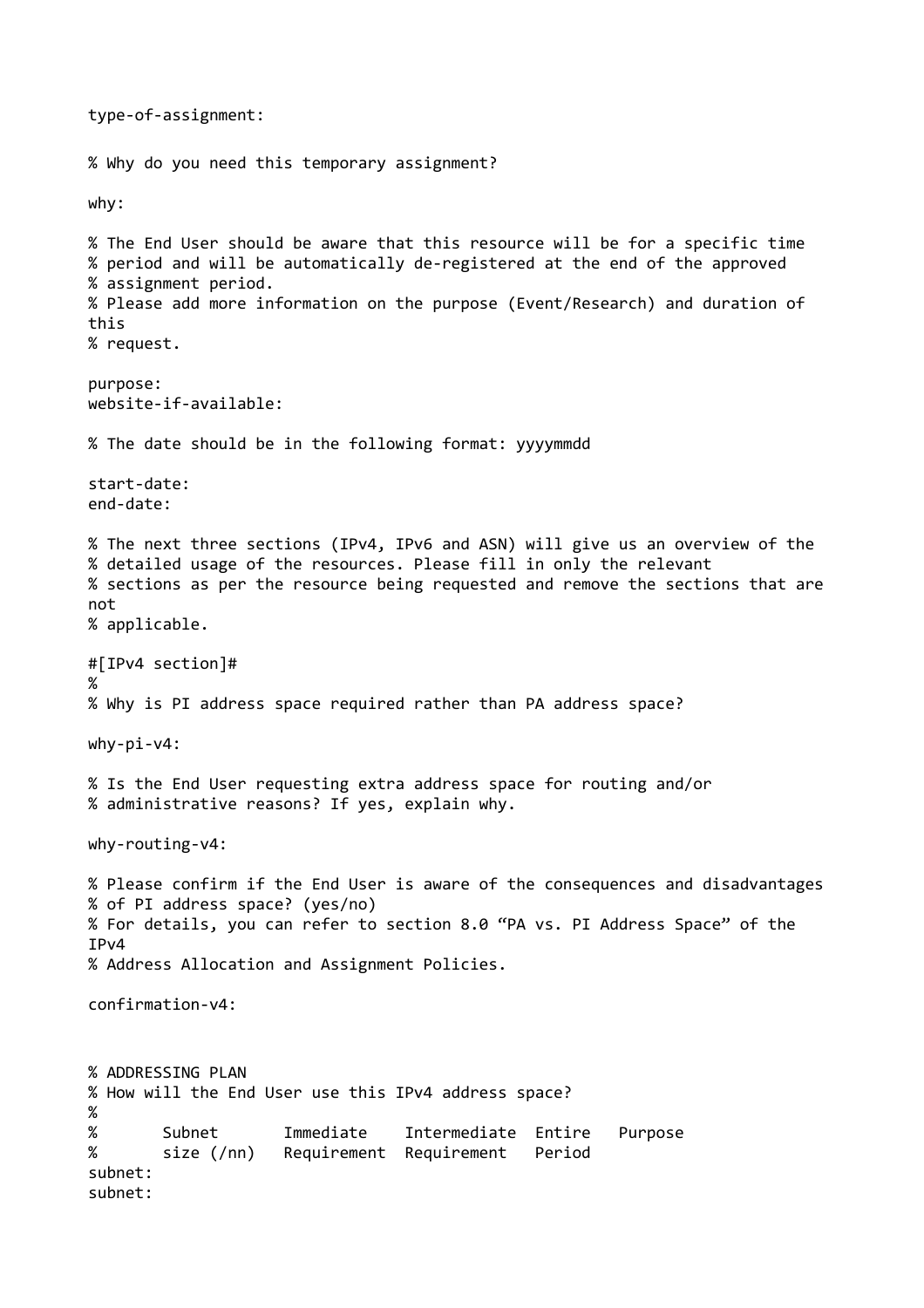totals: number-of-subnets: #[IPv6 section]# % % Why is PI address space required rather than PA address space? why-pi-v6: % Is the End User requesting extra address space for routing and/or % administrative reasons? If yes, explain why. why-routing-v6: % Please confirm if the End User is aware of the consequences and disadvantages % of PI address space? (yes/no) % For details, you can refer to section 8.0 "PA vs. PI Address Space" of the IPv4 % Address Allocation and Assignment Policies. confirmation-v6: %ADDRESSING PLAN % How will the End User use this IPv6 address space? % % Subnet Immediate Intermediate Entire Purpose % size (/nn) Requirement Requirement Period subnet: subnet: totals: % #[ASN section]# %[ADDRESS SPACE TO BE ANNOUNCED]% % If this ASN will originate other prefixes than are requested % in this request, please list these below. prefix-asn: % If you require a 16-bit AS Number instead of a 32-bit AS Number, % please indicate this below and tell us why. For more information, % see<http://www.ripe.net/news/asn-32-guide.html> as-number-type: 32-bit [change as required]  $why-16-bit:$ % Please list the Autonomous System Numbers and email contact addresses % of the peering partners. peering-asn: peering-asn: #[SUPPORTING DOCUMENTATION]#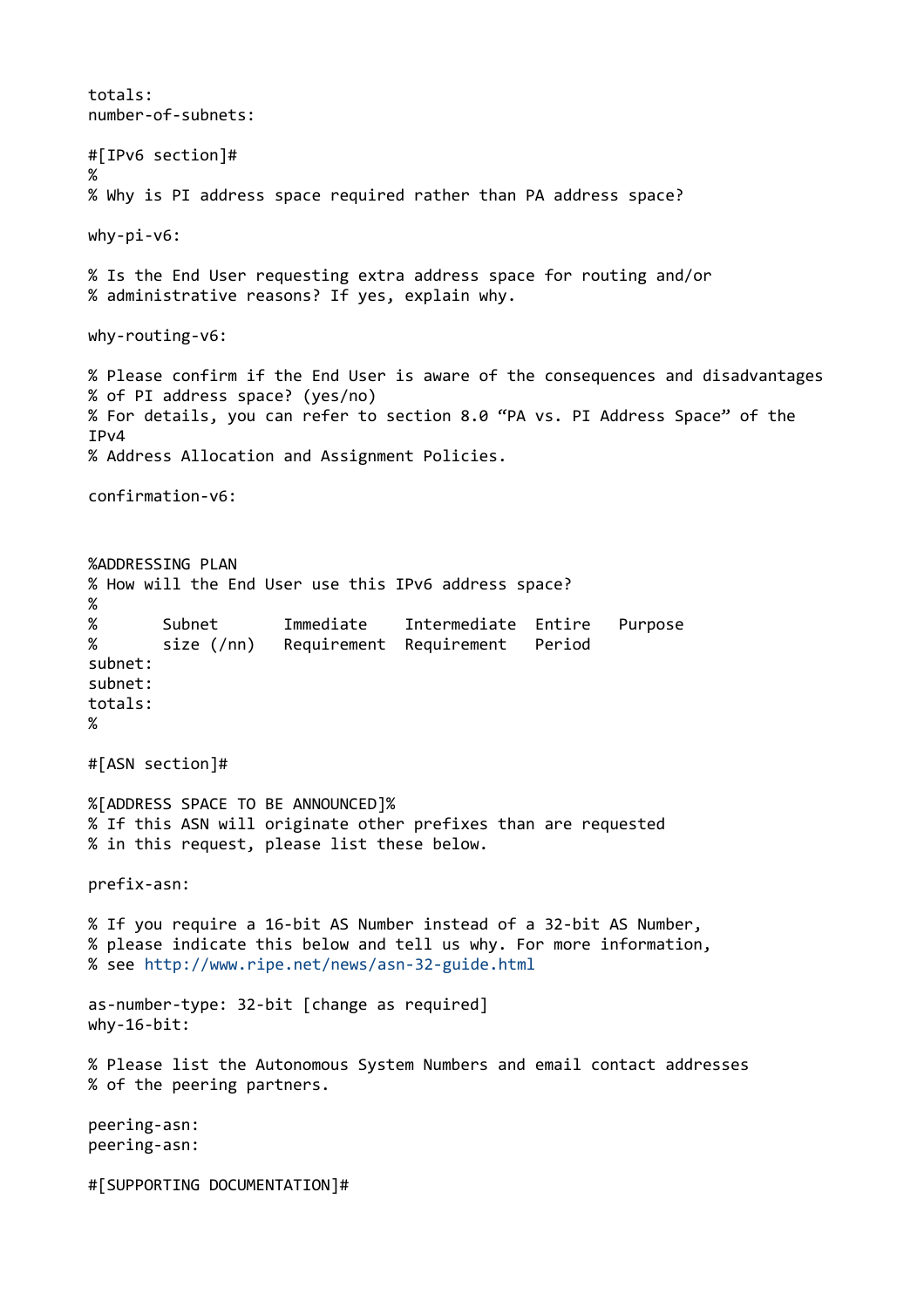% Please add more information if you think it will help us understand % this request. You can attach a network diagram or other relevant % supporting documentation. %<add more information> #[DATABASE TEMPLATE IPv4]# % % If you are requesting IPv4, complete this IPv4 database template. % If you are not requesting IPv4, please remove this IPv4 database template. inetnum: <leave empty><br>netname: <add netname> netname: <add netname> descr: <add End User organisation name> country: <add country code> org: <add org-ID> admin-c: <add nic-handle of administrative contact> tech-c: <add nic-handle of technical contact> status: ASSIGNED PI remarks: Temporary assignment =========================================== Duration of assignment: =========================================== Start date: End date: ========================================== mnt-by: RIPE-NCC-END-MNT mnt-lower: RIPE-NCC-END-MNT mnt-by: <add mntner name> mnt-routes: <add mntner name> mnt-domains: <add mntner name> changed: hostmaster@ripe.net source: RIPE #[DATABASE TEMPLATE IPv6]# % % If you are requesting IPv6, complete this IPv6 database template. % If you are not requesting IPv6 please remove this IPv6 database template. inet6num: <leave empty> netname: <add netname> descr: <add End User organisation name> country: <add country code> org: <add org-ID> admin-c: <add nic-handle of administrative contact> tech-c: <add nic-handle of technical contact> status: ASSIGNED PI remarks: Temporary assignment =========================================== Duration of assignment: =========================================== Start date: End date: ========================================== mnt-by: RIPE-NCC-END-MNT mnt-lower: RIPE-NCC-END-MNT